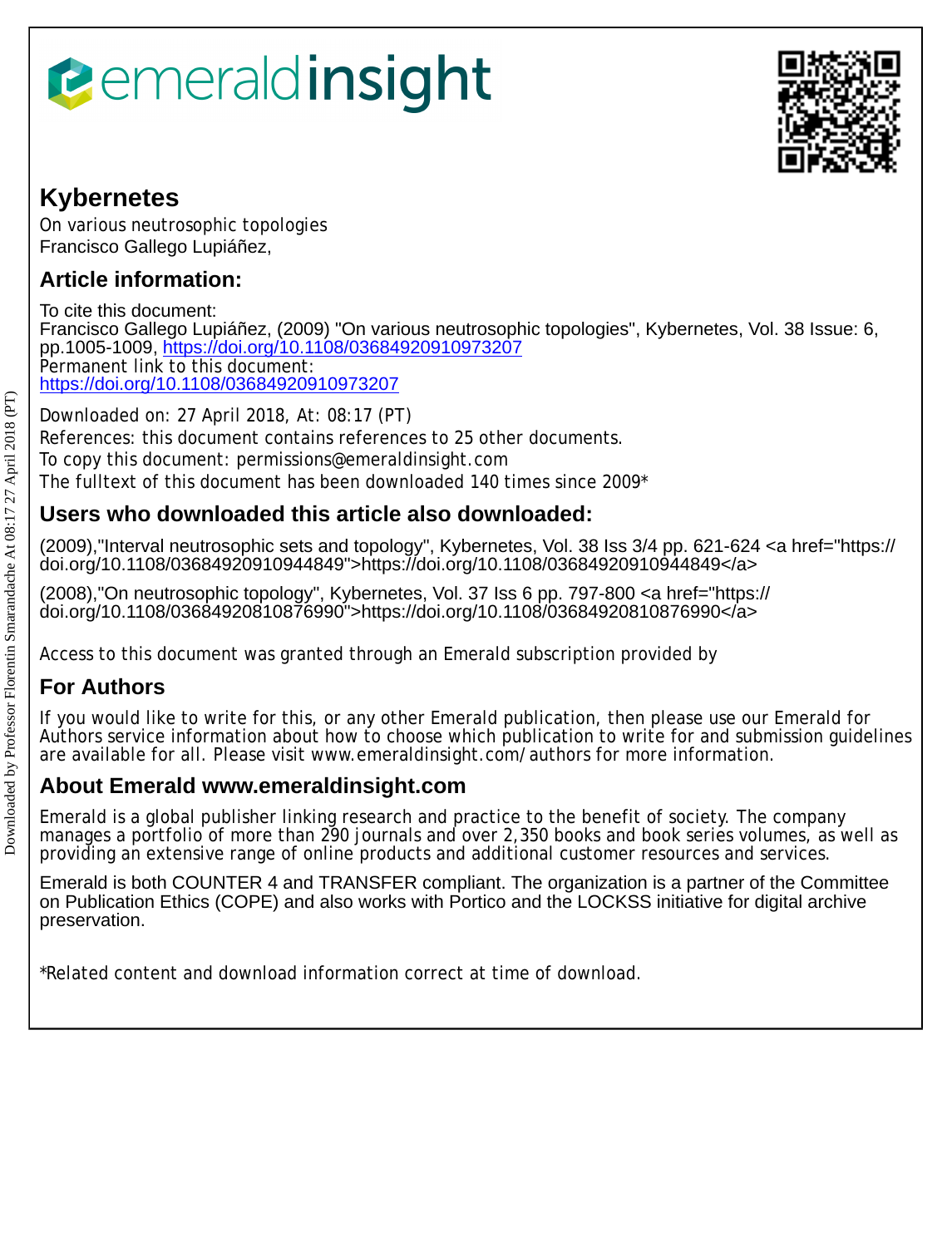

The current issue and full text archive of this journal is available at www.emeraldinsight.com/0368-492X.htm

## On various neutrosophic topologies

Francisco Gallego Lupiáñez

Department of Mathematics, University Complutense, Madrid, Spain

On various neutrosophic topologies

### 1005

Received 24 March 2009

#### Abstract

Purpose – Recently, F. Smarandache generalized the Atanassov's intuitionistic fuzzy sets (IFSs) and other kinds of sets to neutrosophic sets (NSs) and also defined various notions of neutrosophic topologies on the non-standard interval. One can expect some relation between the intuitionistic fuzzy topology (IFT) on an IFS and neutrosophic topologies on the non-standard interval. The purpose of this paper is to show that this is false.

Design/methodology/approach – The possible relations between the intuitionistic fuzzzy topology and neutrosophic topologies are studied.

Findings – Relations on IFT and neutrosophic topologies.

Research limitations/implications – Clearly, the paper is confined to IFSs and NSs.

Practical implications – The main applications are in the mathematical field.

Originality/value – The paper shows original results on fuzzy sets and topology.

Keywords Logic, Fuzzy logic, Topology, Set theory

Paper type Research paper

#### 1. Introduction

In various recent papers, Smarandache (1998, 2002, 2003, 2005a, b) generalizes intuitionistic fuzzy sets (IFSs) and other kinds of sets to neutrosophic sets (NSs). In Smarandache (2005a, b), some distinctions between NSs and IFSs are underlined.

The notion of IFS defined by Atanassov (1983) has been applied by Coker (1997) for study intuitionistic fuzzy topological spaces (IFTSs). This concept has been developed by many authors (Bayhan and Çoker, 2003; Coker, 1996, 1997; Coker and Es, 1995; Es and Çoker, 1996; Gürçay et al., 1997; Hanafy, 2003; Hur et al., 2004); Lee and Lee, 2000; Lupiáñez, 2004a, b, 2006a, b, 2007, 2008; Turanh and Çoker, 2000).

Smarandache (2002, 2005b) also defined various notions of neutrosophic topologies on the non-standard interval.

One can expect some relation between the intuitionistic fuzzy topology (IFT) on an IFS and the neutrosophic topology. We show in this paper that this is false. Indeed, the union and the intersection of IFSs do not coincide with the corresponding operations for NSs, and an IFT is not necessarily a neutrosophic topology on the non-standard interval, in the various senses defined by Smarandache.

#### 2. Basic definitions

First, we present some basic definitions.

*Definition 1.* Let X be a non-empty set. An IFS A, is an object having the form  $A = \{ \langle x, \mu_A, \gamma_A \rangle \mid x \in X \}$  where the functions  $\mu_A : X \to I$  and  $\gamma_A : X \to I$  denote the degree of membership (namely  $\mu_A(x)$ ) and the degree of nonmembership (namely  $\gamma_A(x)$ ) of each element  $x \in X$  to the set A, respectively, and  $0 \leq \mu_A(x) + \gamma_A(x) \leq 1$  for each  $x \in X$  (Atanassov, 1983).



Kybernetes Vol. 38 No. 6, 2009 pp. 1005-1009  $©$  Emerald Group Publishing Limited 0368-492X DOI 10.1108/03684920910973207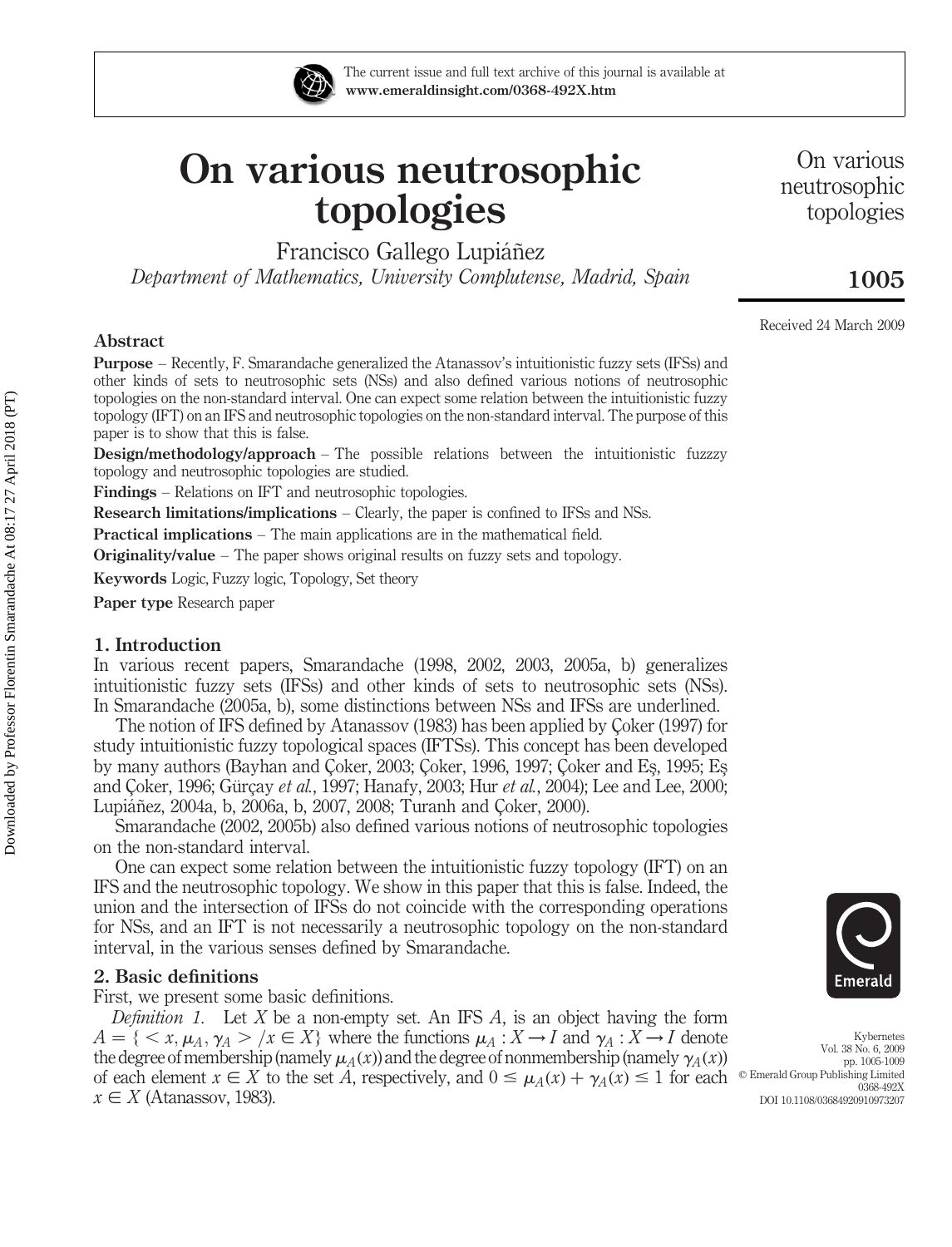*Definition 2.* Let X be a non-empty set, and the IFSs  $A = \{ \langle x, \mu_A, \gamma_A \rangle \}$  $|x \in X\}, B = \{ \langle x, \mu_B, \gamma_B \rangle | x \in X\}.$  Let (Atanassov, 1988):

$$
\bar{A} = \{ \langle x, \gamma_A, \mu_A \rangle \mid x \in X \}
$$

$$
A \cap B = \{ \langle x, \mu_A \land \mu_B, \gamma_A \lor \gamma_B \rangle \mid x \in X \}
$$

$$
A \cup B = \{ \langle x, \mu_A \vee \mu_B, \gamma_A \wedge \gamma_B \rangle \mid x \in X \}.
$$

*Definition* 3. Let X be a non-empty set. Let  $0 \leq \{ \leq x, 0, 1 \geq |x \in X \}$  and  $1 \leq \emptyset$  $\{ < x, 1, 0 > |x \in X\}$  (Coker, 1997).

*Definition 4.* An IFT on a non-empty set X is a family  $\tau$  of IFSs in X satisfying:

- $0_-, 1_+ \in \tau$ ;
- $G_1 \cap G_2 \in \tau$  for any  $G_1, G_2 \in \tau$ ; and
- $\bigcup G_i \in \tau$  for any family  $\{G_i | j \in J\} \subset \tau$ .

In this case, the pair  $(X, \tau)$  is called an IFTS and any IFS in  $\tau$  is called an intuitionistic fuzzy open set in  $X$  (Coker, 1997).

Definition 5. Let  $T$ ,  $I$ ,  $F$  be real standard or non-standard subsets of the non-standard unit interval  $]$ <sup>-</sup>0,  $1$ <sup>+</sup>[, with:

$$
\sup T = t_{\sup}, \quad \inf T = t_{\inf}
$$

$$
\sup I = i_{\sup}, \quad \inf I = i_{\inf}
$$

 $\sup F = f_{\sup}$ ,  $\inf F = f_{\inf}$  and  $n_{\sup} = t_{\sup} + i_{\sup} + f_{\sup}$   $n_{\inf} = t_{\inf} + i_{\inf} + f_{\inf}$ ,

T, I, F are called neutrosophic components. Let U be an universe of discourse, and M a set included in U. An element x from U is noted with respect to the set M as  $x(T, I, F)$ and belongs to M in the following way: it is  $t\%$  true in the set,  $i\%$  indeterminate (unknown if it is) in the set, and  $f$ % false, where t varies in T, i varies in I, f varies in F. The set M is called a NS (Smarandache, 2005a).

Remark. All IFS is a NS.

*Definition 6.* Let  $J \in \{T, I, F\}$  be a component. Most known N-norms are:

- The algebraic product N-norm:  $N_{n-a}$  lg ebraic  $J(x, y) = x \cdot y$ .
- The bounded N-norm:  $N_{n-bounded}$   $J(x, y) = \max\{0, x + y 1\}.$
- The default (min) N-norm:  $N_{n-\min} J(x, y) = \min\{x, y\}.$
- $\bullet$   $N_n$  represent the intersection operator in NS theory. Indeed,  $x \wedge y = (T_\wedge, I_\wedge, F_\wedge)$ (Smarandache, 2005b).

*Definition 7.* Let  $J \in \{T, I, F\}$  be a component. Most known N-conorms are:

- The algebraic product N-conorm:  $N_{c-a}$ <sub>lg ebraic</sub>  $J(x, y) = x + y x \cdot y$ .
- The bounded N-conorm:  $N_{c-bounded} J(x, y) = \min\{1, x + y\}.$
- The default (max) N-conorm:  $N_{c-\text{max}} J(x, y) = \text{max}\{x, y\}.$
- $N_c$  represent the union operator in NS theory. Indeed,  $x \vee y = (T_v, I_v, F_v)$ (Smarandache, 2005b).

1006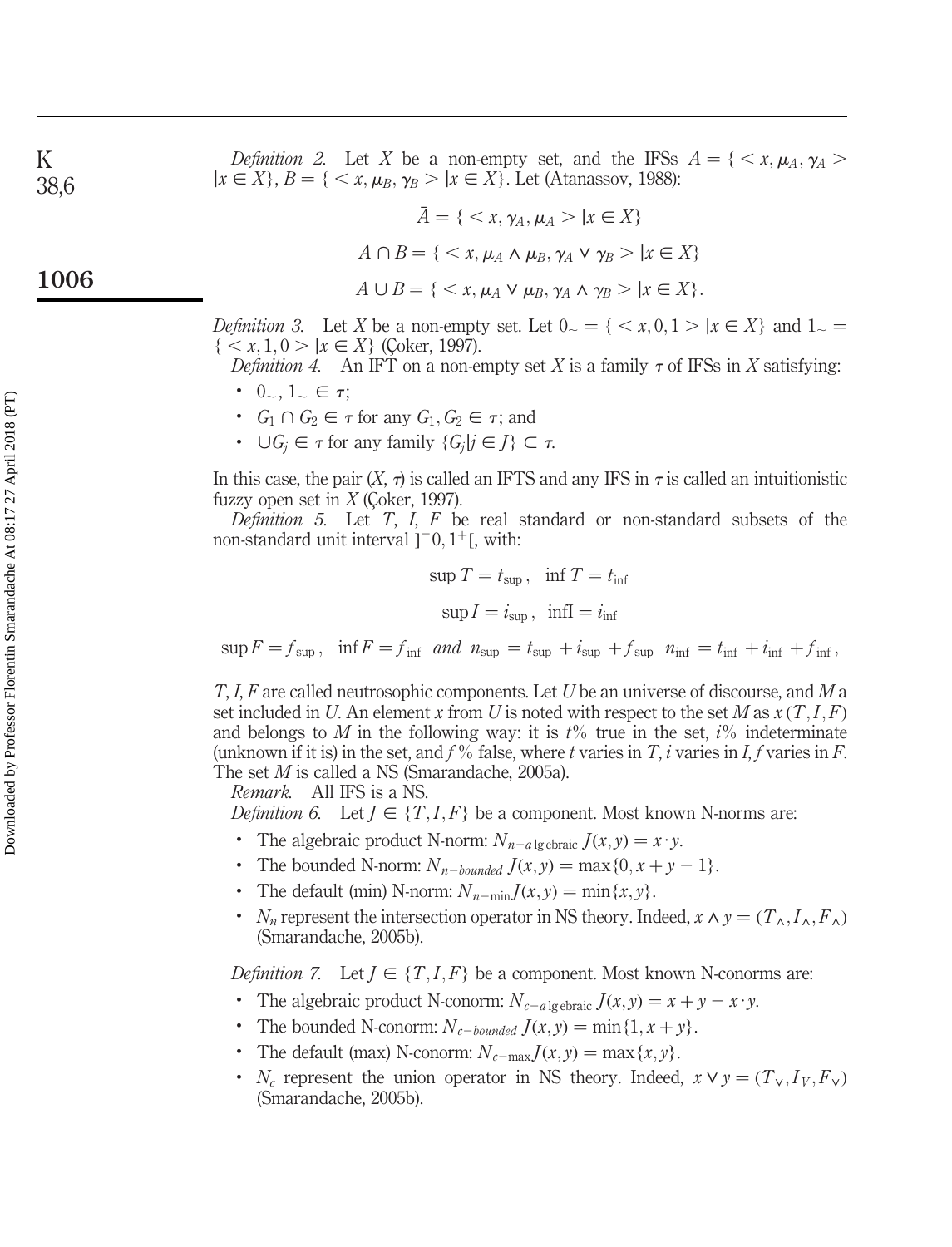#### 3. Results

*Proposition 1.* Let A and B be two IFSs in X, and  $j(A)$  and  $j(B)$  be the corresponding NSs. We have that  $j(A) \cup j(B)$  is not necessarily  $j(A \cup B)$ , and  $j(A) \cap j(B)$  is not necessarily  $i(A \cap B)$ , for any of three definitions of intersection of NSs.

*Proof.* Let  $A = \langle x, 1/2, 1/3 \rangle$  and  $B = \langle x, 1/2, 1/2 \rangle$  (i.e.  $\mu_A$ ,  $\nu_A$ ,  $\mu_B$ ,  $\nu_B$  are constant maps).

Then,  $A \cup B = \langle x, \mu_A \vee \mu_B, \gamma_A \wedge \gamma_B \rangle = \langle x, 1/2, 1/3 \rangle$  and  $x(1/2, 1/6, 1/3) \in$  $j(A \cup B)$ . On the other hand,  $x(1/2, 1/6, 1/3) \in j(A), x(1/2, 0, 1/2) \in j(B)$ .

- Then, we have that:
	- (1) for the union operator defined by the algebraic product N-conorm  $x(3/4, 1/6, 2/3) \in j(A) \cup j(B);$
	- (2) for the union operator defined by the bounded N-conorm  $x(1,1/6,5/6) \in$  $i(A) \cup i(B)$ ; and
- (3) for the union operator defined by the default (max) N-conorm  $x(1/2, 1/6, 1/2) \in$  $j(A)\cup j(B)$ .

Thus,  $j(A \cup B) \neq j(A) \cup j(B)$ , with the three definitions.

Analogously,  $A \cap B = \langle x, \mu_A \wedge \mu_B, \gamma_A \vee \gamma_B \rangle = \langle x, 1/2, 1/2 \rangle$  and  $x(1/2, 0, 1/2) \in$  $j(A \cap B)$ .

And, we have that:

- (1) for the intersection operator defined by the algebraic product N-norm  $x(1/4, 0, 1/6) \in j(A) \cap j(B);$
- (2) for the intersection operator defined by the bounded N-norm  $x(0, 0, 0) \in j(A) \cap j(B)$ ; and
- (3) for the intersection operator defined by the default (min) N-norm  $x(1/2, 0, 1/3) \in j(A) \cap j(B)$ .

Thus,  $j(A \cap B) \neq j(A) \cap j(B)$ , with the three definitions.

*Definition* 8. Let us construct a neutrosophic topology on  $NT = ]0,1]$ , considering the associated family of standard or non-standard subsets included in NT, and the empty set which is closed under set union and finite intersection neutrosophic. The interval NT endowed with this topology forms a neutrosophic topological space. There exist various notions of neutrosophic topologies on NT, defined by using various N-norm/N-conorm operators (Smarandache, 2002, 2005b).

*Proposition 2.* Let  $(X, \tau)$  be an IFTS. Then, the family  $\{j(U) | U \in \tau\}$  is not necessarily a neutrosophic topology on NT (in the three defined senses).

*Proof.* Let  $\tau = \{1, 0, 0, 0\}$  where  $A = \langle x, 1/2, 1/2 \rangle$  then  $x(1,0,0) \in j(1,1)$ ,  $x \in (0, 0, 1) \in j(0)$  and  $x(1/2, 0, 1/2) \in j(A)$ . Thus,  $\tau^* = \{ j(1)$ ,  $j(0)$ ,  $j(A) \}$  is not a neutrosophic topology, because this family is not closed by finite intersections, for any neutrosophic topology on NT. Indeed:

- . For the intersection defined by the algebraic product N-norm, we have that  $x(1/2, 0, 0) \in j(1) \cap j(A)$ , and this NS is not in the family  $\tau^*$ .
- . For the intersection defined by the bounded N-norm, we have also that  $x(1/2, 0, 0) \in j(1) \cap j(A)$ , and this NS is not in the family  $\tau^*$ .

On various neutrosophic topologies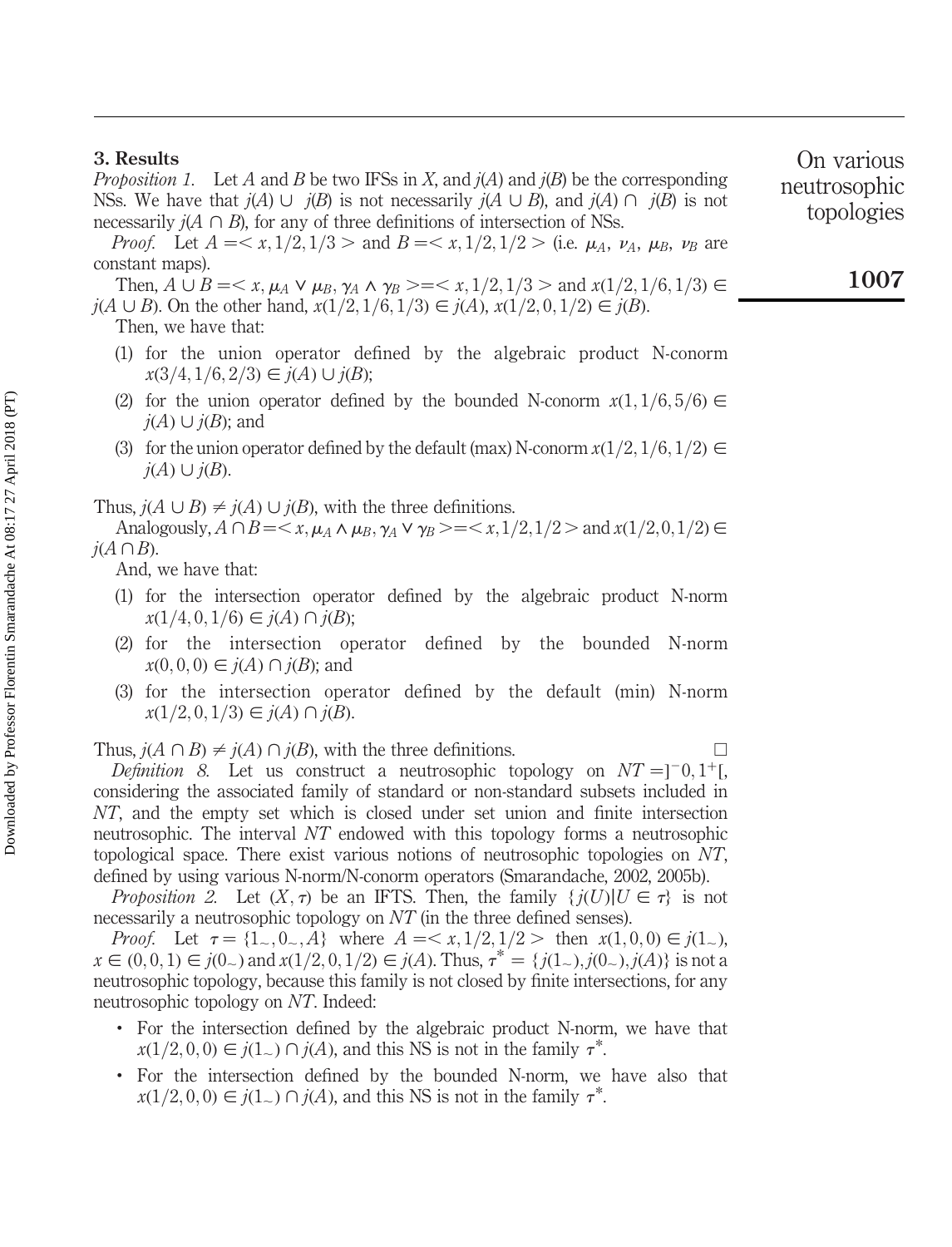K 38,6

1008

. For the intersection defined by the default (min) N-norm, we have also that  $x(1/2, 0, 0) \in i(1) \cap i(A)$ , and this NS is not in the family  $\tau^*$ .

 $\Box$ 

#### References

- Atanassov, K.T. (1983), "Intuitionistic fuzzy sets", paper presented at the VII ITKR's Session, Sofia, June.
- Atanassov, K.T. (1988), "Review and new results on intuitionistic fuzzy sets", preprint IM-MFAIS-1-88, Sofia.
- Bayhan, S. and Çoker, D. (2003), "On  $T_1$  and  $T_2$  separation axioms in intuitionistic fuzy topological spaces", J. Fuzzy Math., Vol. 11, pp. 581-92.
- Coker, D. (1996), "An introduction to fuzzy subspaces in intuitionistic fuzzy topological spaces", J. Fuzzy Math., Vol. 4, pp. 749-64.
- Coker, D. (1997), "An introduction to intuitionistic fuzzy topological spaces", *[Fuzzy Sets and](http://www.emeraldinsight.com/action/showLinks?crossref=10.1016%2FS0165-0114%2896%2900076-0&isi=A1997XB15000006)* **[Systems](http://www.emeraldinsight.com/action/showLinks?crossref=10.1016%2FS0165-0114%2896%2900076-0&isi=A1997XB15000006)**, Vol. 88, pp. 81-9.
- C¸oker, D. and Es¸, A.H. (1995), "On fuzzy compactness in intuitionistic fuzzy topological spaces", J. Fuzzy Math., Vol. 3, pp. 899-909.
- Es¸, A.H. and C¸oker, D. (1996), "More on fuzzy compactness in intuitionistic fuzzy topological spaces", Notes IFS, Vol. 2 No. 1, pp. 4-10.
- Gürcay, H., Coker, D. and Es, A.H. (1997), "On fuzzy continuity in intuitionistic fuzzy topological spaces", J. Fuzzy Math., Vol. 5, pp. 365-78.
- Hanafy, J.H. (2003), "Completely continuous functions in intuitionistic fuzzy topological spaces", Czech, Math. I., Vol. 53 No. 128, pp. 793-803.
- Hur, K., Kim, J.H. and Ryou, J.H. (2004), "Intuitionistic fuzzy topologial spaces", J. Korea Soc. Math. Educ., Ser B, Vol. 11, pp. 243-65.
- Lee, S.J. and Lee, E.P. (2000), "The category of intuitionistic fuzzy topological spaces", Bull. Korean Math. Soc., Vol. 37, pp. 63-76.
- Lupiañez, F.G. (2004a), "Hausdorffness in intuitionistic fuzzy topological spaces", *J. Fuzzy Math.*, Vol. 12, pp. 521-5.
- Lupiañez, F.G. (2004b), "Separation in intuitionistic fuzzy topological spaces", Intern. J. Pure Appl. Math., Vol. 17, pp. 29-34.
- Lupiañez, F.G. (2006a), "Nets and filters in intuitionistic fuzzy topological spaces", *[Inform. Sci](http://www.emeraldinsight.com/action/showLinks?crossref=10.1016%2Fj.ins.2005.05.003&isi=000239190900006).*, Vol. 176, pp. 2396-404.
- Lupian˜ez, F.G. (2006b), "On intuitionistic fuzzy topological spaces", [Kybernetes](http://www.emeraldinsight.com/action/showLinks?system=10.1108%2F03684920610662494&isi=000238997900012), Vol. 35, pp. 743-7.
- Lupian˜ez, F.G. (2007), "Covering properties in intuitionistic fuzzy topological spaces", *[Kybernetes](http://www.emeraldinsight.com/action/showLinks?system=10.1108%2F03684920710749811&isi=000247988900016)*, Vol. 36, pp. 749-53.
- Lupiañez, F.G. (2008), "On neutrosophic topology", *[Kybernetes](http://www.emeraldinsight.com/action/showLinks?system=10.1108%2F03684920810876990&isi=000257527800009)*, Vol. 37, pp. 797-800.
- Smarandache, F. (1998), Neutrosophy. Neutrosophic Probability, Set and Logic. Analytic Synthesis & Synthetic Analysis, American Research Press, Rehoboth, NM.
- Smarandache, F. (2002), "A unifying field in logics: neutrosophic logic", Multiple-Valued Logic, Vol. 8, pp. 385-438.
- Smarandache, F. (2003), "Definition of neutrosophic logic. A generalization of the intuitionistic fuzzy logic", Proc. 3rd Conf. Eur. Soc. Fuzzy Logic Tech. (EUSFLAT, 2003), Zittau, Germany, pp. 141-6.